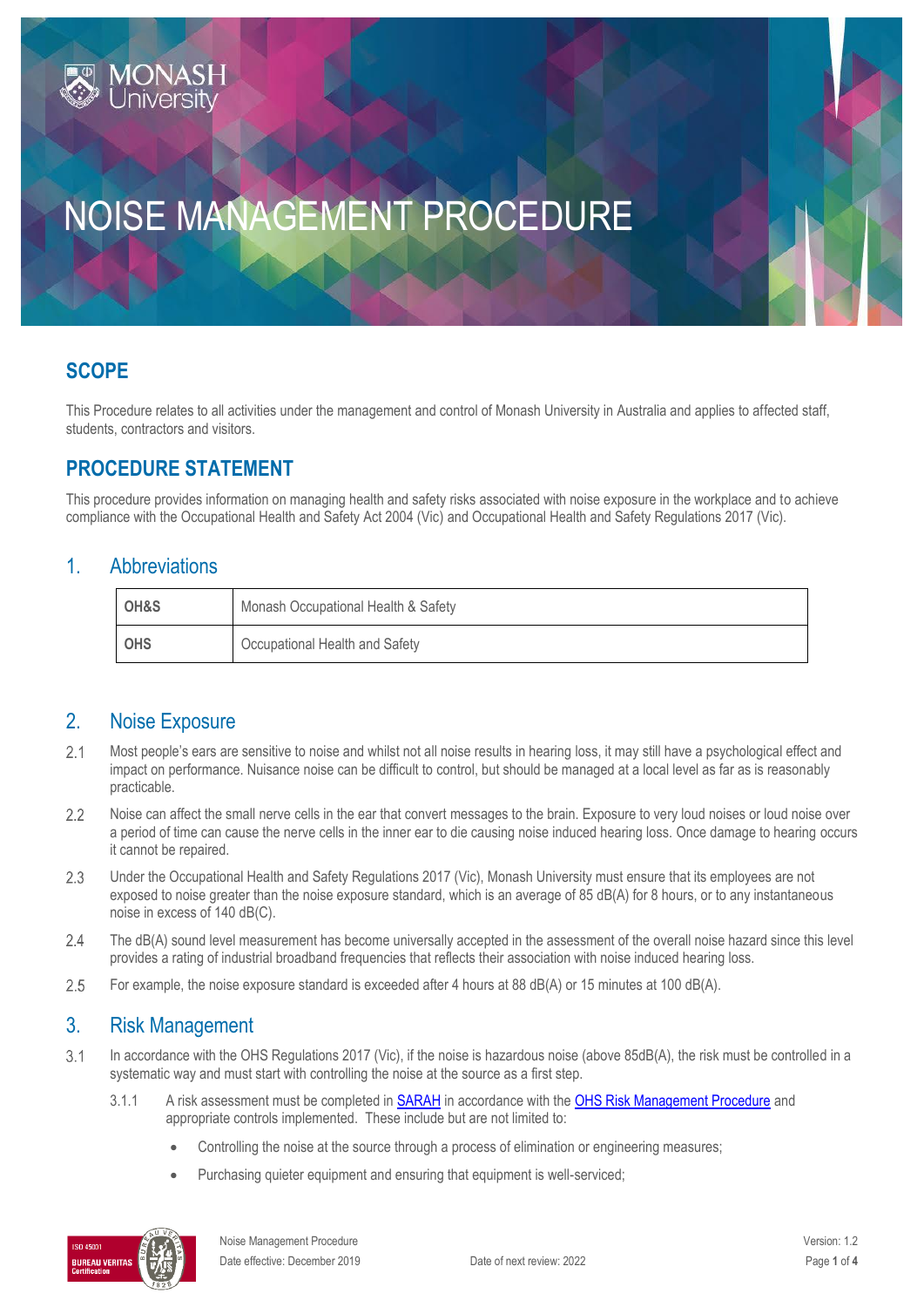- Administrative controls such as limiting the duration of exposure through task rotation; and
- Personal protective equipment, if all other controls do not reduce the noise levels to an acceptable level.

#### 4. OHS Noise Survey/Assessment

- $4.1$ A noise assessment must be conducted when there is uncertainty about whether or not employees are being exposed to excessive occupational noise. A noise assessment involves measuring noise levels generated by machinery and processes, as well as the levels received by the worker's ears. Additionally, noise assessments can provide valuable information for controlling noise.
	- 4.1.1 To arrange a noise assessment, contact **Monash Occupational Health & Safety (OH&S)**.

#### 5. Reporting

 $5.1$ All hazards and injuries relating to noise exposure must be reported immediately via [SARAH](https://www.monash.edu/ohs/report-incident-hazard) in accordance with the Managing OHS [Hazards and Incidents Procedure.](https://publicpolicydms.monash.edu/Monash/documents/1935623)

#### 6. Audiometric Testing

- $6.1$ An audiometric test must be performed on employees who require hearing protection to control their exposure to noise above the exposure standard. Audiometric Testing for these staff members must be provided within 3 months of the employee starting work, and at least every two years thereafter. Testing after 2 years is considered in breach of the legislation.
- 6.2 The Occupational Health Team will coordinate the Audiometric Testing in accordance with AS/NZS 1269.4. A copy of the test results will be provided to the staff member soon after the results are received by the Occupational Health Team. Staff members who require further follow up will be assessed by the Occupational Physician and further referral provided as necessary.

#### 7. Responsibility for Implementation

- $7.1$ A comprehensive list of OHS responsibilities is provided in the documen[t OHS Roles, Responsibilities and Committees Procedure.](https://publicpolicydms.monash.edu/Monash/documents/1935644)  A summary of the specific responsibilities relevant to Noise Management is provided below.
	- 7.1.1 **Occupational Health Team, OH&S:** The responsibilities of the Occupational Health team, OH&S include:
		- Maintaining records of Audiometric Testing according to the [OHS Records Management Procedure;](https://publicpolicydms.monash.edu/Monash/documents/1935642) and
		- Liaising with OHS Consultants/Advisors and area management regarding corrective actions and controls to address and to prevent recurrences of adverse monitoring results.
	- 7.1.2 **Heads of Academic/Administrative Units:** It is the responsibility of the heads of academic/administrative units to:
		- Ensure that procedures are in place in their area to reduce the risks associated with noise;
		- Ensure that staff who require Audiometric testing are identified; and
		- All costs are payable by the department.
	- 7.1.3 **Supervisors:** It is the responsibility of supervisors to ensure that:
		- Hazards and risks associated with noise are controlled;
		- Staff/students are provided with appropriate hearing protectors if required;
		- There is appropriate signage and labelling of plant in areas that require hearing protection;
		- Staff who require Audiometric testing are identified including baseline and exit medicals as required;
		- Necessary information, instruction and training or supervision is provided to staff and students to enable them to perform their role safely regarding Occupational Noise.
	- 7.1.4 **Staff & Students:** It is the responsibility of staff and students to:
		- Follow the direction of the University in relation to Noise Management requirements, such as attending training, using PPE provided; and
		- Participate in the OHS risk management process including reporting of hazards that they identify in their workplace.

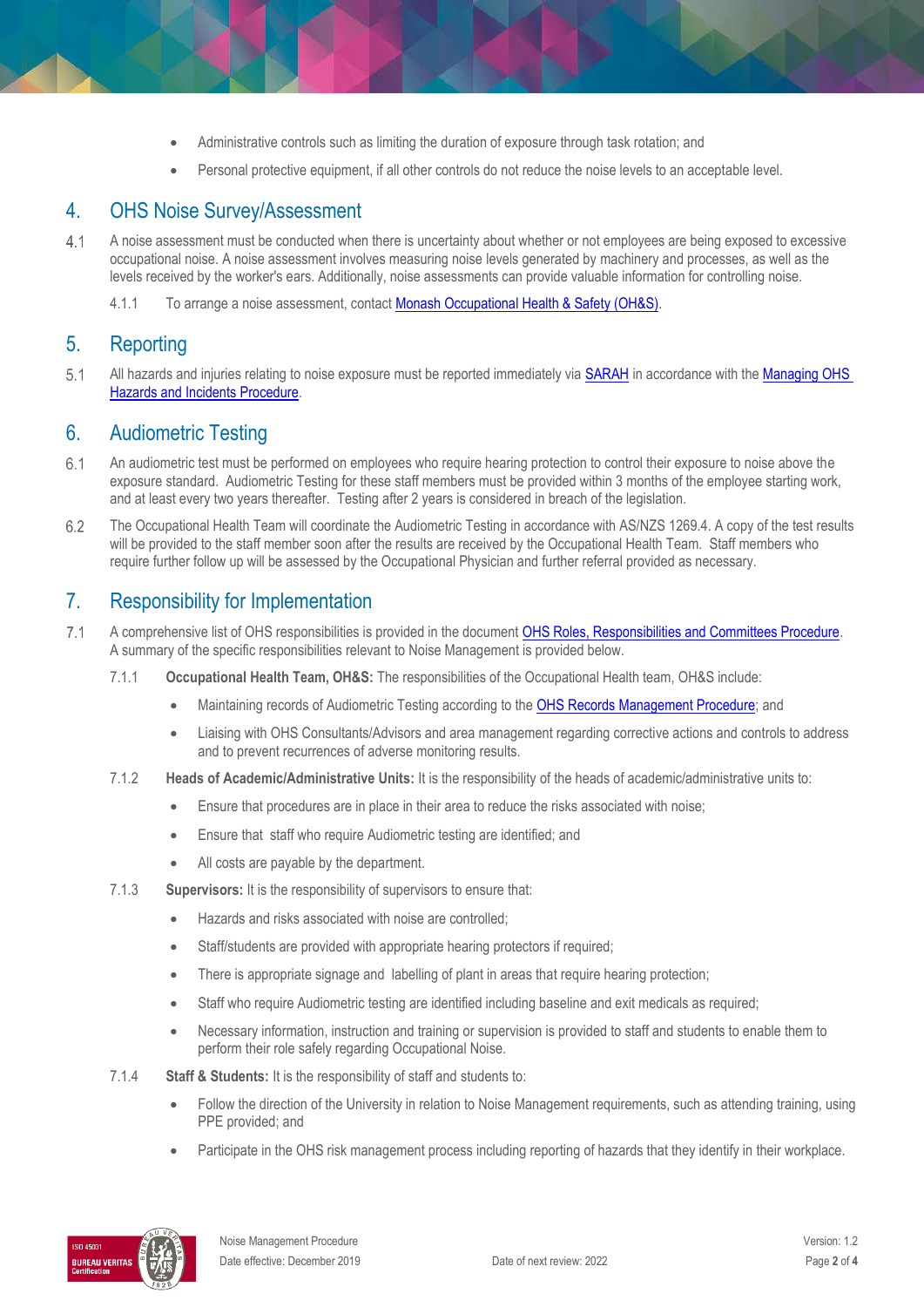## 8. Records

For OHS Records document retention please refer to:  $8.1$ [OHS Records Management Procedure](https://publicpolicydms.monash.edu/Monash/documents/1935642)

## **DEFINITIONS**

A general list of definitions is provided in the **Definitions tool**. Definitions specific to this procedure are provided below:

| <b>Key word</b>                | <b>Definition</b>                                                                                                                                                                                                                                                                                                                                                             |
|--------------------------------|-------------------------------------------------------------------------------------------------------------------------------------------------------------------------------------------------------------------------------------------------------------------------------------------------------------------------------------------------------------------------------|
| <b>Audiometric Test</b>        | A hearing test. The measurement of a person's air conduction hearing threshold levels using an<br>electro-acoustic instrument (audiometer) equipped with earphones that provide pure tones of specific<br>discrete frequencies at known hearing levels.                                                                                                                       |
| <b>Hearing Protector</b>       | A device that is inserted or covers the ear and is designed for the purpose of protecting the person's<br>hearing.                                                                                                                                                                                                                                                            |
| dB                             | decibel, a logarithmic unit of measurement for the loudness of sound.                                                                                                                                                                                                                                                                                                         |
| dB(A)                          | "A" weighted decibel, which approximates how the human ear responds to noise at moderate levels.                                                                                                                                                                                                                                                                              |
| dB(C)                          | "C"-weighting filter, which influences only the highest and lowest frequencies and measures peak<br>noise levels.                                                                                                                                                                                                                                                             |
| <b>Noise Exposure Standard</b> | The noise levels set by the OHS regulations as the 8 hour equivalent continuous sound pressure of 85<br>decibels (A) measured in A-weighted-decibels referenced to 20 micropascals at the employee's ear<br>position, or C-weighted peak hold sound pressure level reading of 140 decibels(C) measured in<br>decibels referenced to 20 micropascals at person's ear position. |
| Nuisance Noise                 | Nuisance noise is noise that does not cause hearing loss, but may have a psychological effect and<br>impact on performance.                                                                                                                                                                                                                                                   |

### **GOVERNANCE**

| Parent policy                              | <b>OHS&amp;W Policy</b>                                                                                                                                                                                                                  |  |
|--------------------------------------------|------------------------------------------------------------------------------------------------------------------------------------------------------------------------------------------------------------------------------------------|--|
| <b>Supporting schedules</b>                | N/A                                                                                                                                                                                                                                      |  |
| <b>Associated procedures</b>               | <b>Australian and International Standards</b><br>AS/NZS 1269.4 Occupational Noise Management.<br>ISO 45001:2018 Occupational Health and Safety Management Systems                                                                        |  |
|                                            | <b>WorkSafe Victoria Documents</b><br>WorkSafe Noise Compliance Code - Edition 1 March 2018                                                                                                                                              |  |
|                                            | <b>Monash University OHS Documents</b><br>Managing OHS Hazards and Incidents Procedure<br><b>OHS Records Management Procedure</b><br><b>OHS Risk Management Procedure</b><br><b>OHS Roles, Responsibilities and Committees Procedure</b> |  |
| <b>Legislation mandating</b><br>compliance | Occupational Health and Safety Act 2004 (Vic)<br>Occupational Health and Safety Regulations 2017 (Vic)<br>Occupational Health and Safety (Noise) Regulations 2004 (Vic)                                                                  |  |
| Category                                   | Operational                                                                                                                                                                                                                              |  |
| Endorsement                                | Monash University OHS Committee                                                                                                                                                                                                          |  |